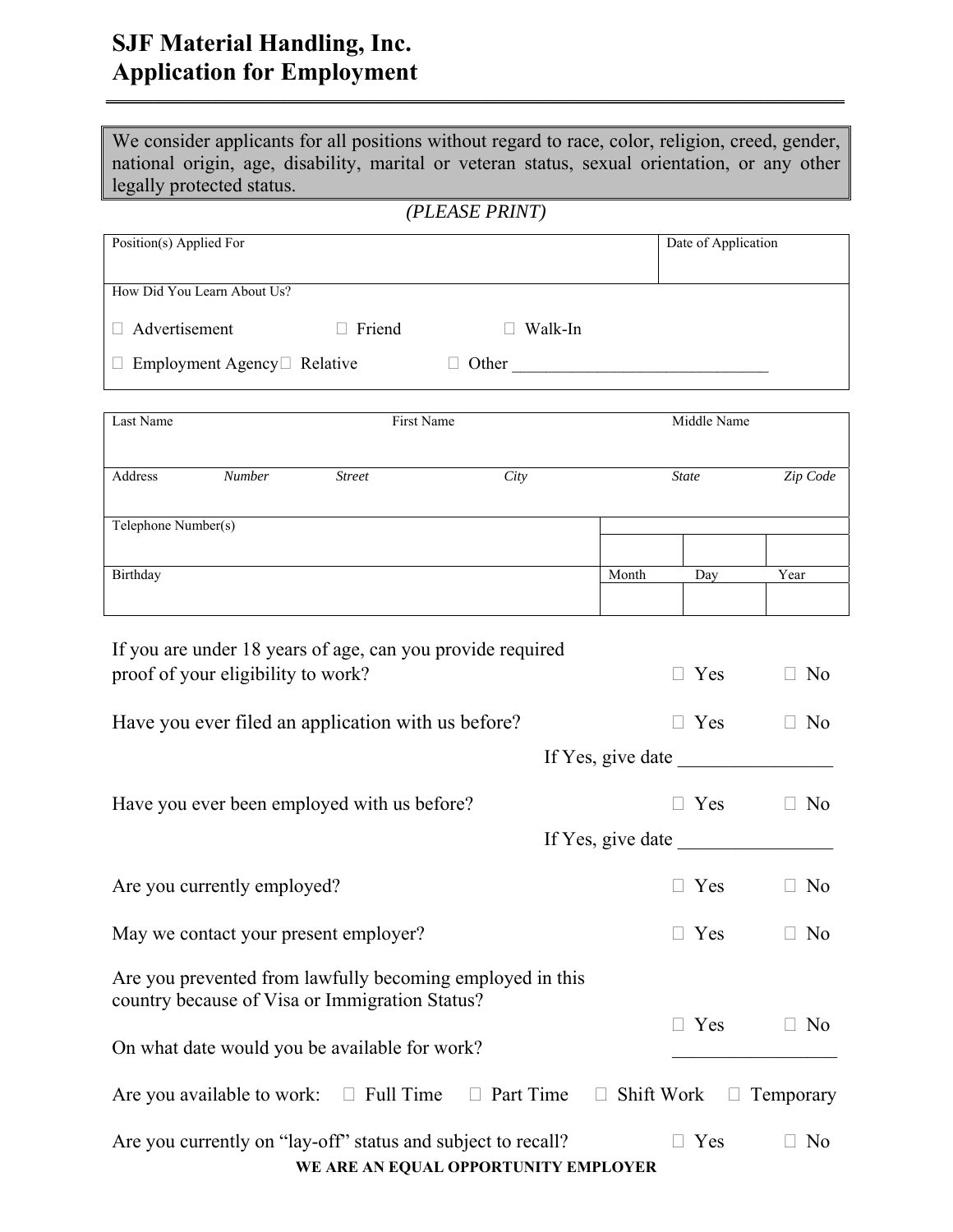| <b>Education</b>                                                                                                                         |               |                |  |
|------------------------------------------------------------------------------------------------------------------------------------------|---------------|----------------|--|
| Are you a veteran?                                                                                                                       | $\Box$ Yes    | No             |  |
| If Yes, please explain                                                                                                                   |               |                |  |
| Have you been convicted of a felony within the last 7 years?<br>Conviction will not necessarily disqualify an applicant from employment. | $\exists$ Yes | N <sub>o</sub> |  |
| Can you travel if a job requires it?                                                                                                     | $\Box$ Yes    | N <sub>0</sub> |  |

#### **Name and Address Course of Study Years Completed Diploma Degree Elementary School High School Undergraduate College Graduate Professional Other (Specify)**

 $\frac{1}{\sqrt{2\pi}}$  , and the set of the set of the set of the set of the set of the set of the set of the set of the set of the set of the set of the set of the set of the set of the set of the set of the set of the set of th

| Indicate any foreign languages you can speak, read and/or write |               |      |             |  |
|-----------------------------------------------------------------|---------------|------|-------------|--|
|                                                                 | <b>FLUENT</b> | GOOD | <b>FAIR</b> |  |
| <b>SPEAK</b>                                                    |               |      |             |  |
| <b>READ</b>                                                     |               |      |             |  |
| <b>WRITE</b>                                                    |               |      |             |  |

Describe any specialized training, apprenticeship, skills and extra-curricular activities.

Describe any job-related training received in the United States military.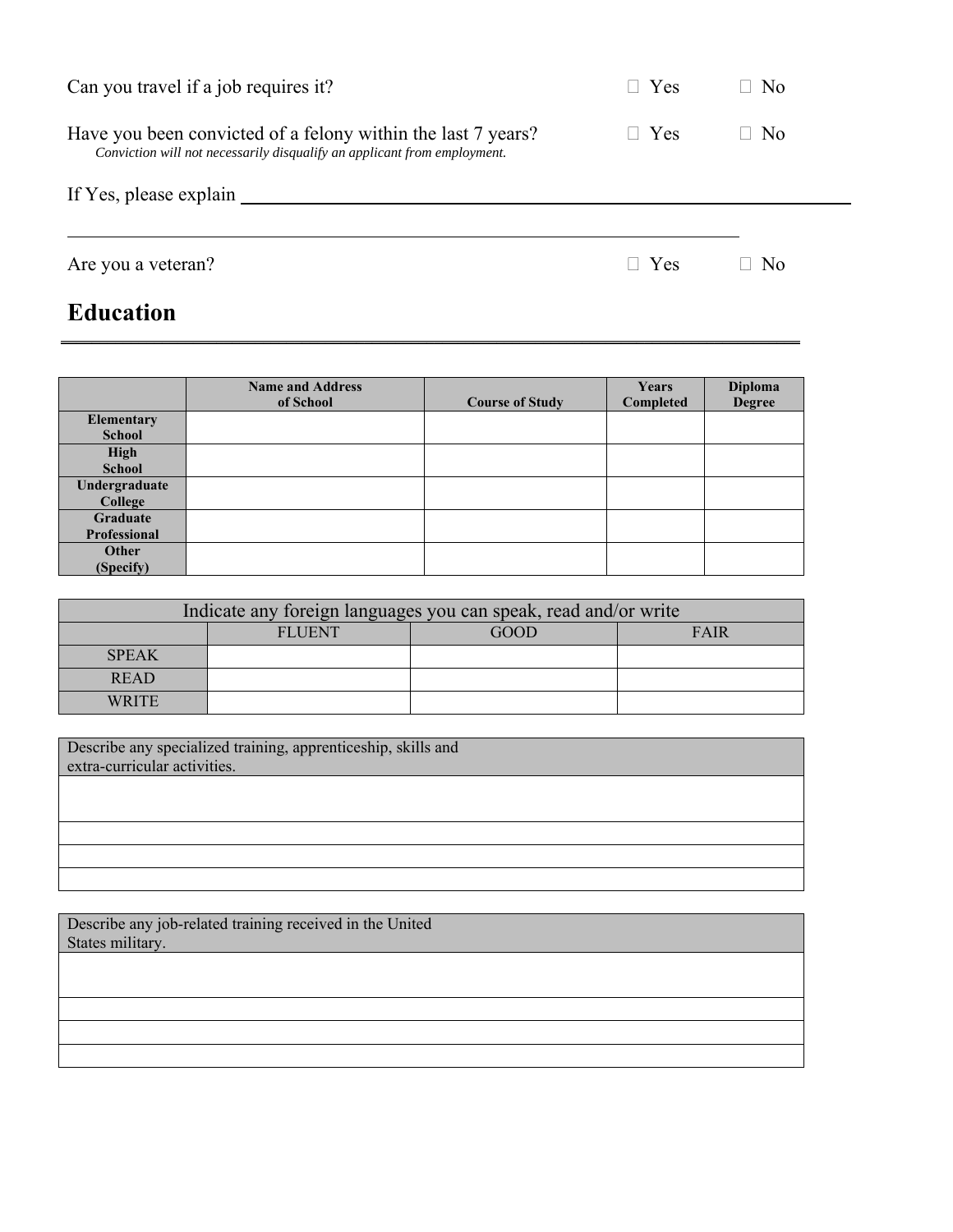Start with your present or last job. Include any job-related military service assignments and volunteer activities. You may exclude organizations which indicate race, color, religion, gender, national origin, disabilities or other protected status.

\_\_\_\_\_\_\_\_\_\_\_\_\_\_\_\_\_\_\_\_\_\_\_\_\_\_\_\_\_\_\_\_\_\_\_\_\_\_\_\_\_\_\_\_\_\_\_\_\_\_\_\_\_\_\_\_\_\_\_\_\_\_\_\_\_\_\_\_\_\_\_\_\_\_\_\_\_\_\_\_\_\_\_\_\_\_\_\_\_\_\_\_\_\_\_

| Employer            |            | Dates Employed                        |       |                       |
|---------------------|------------|---------------------------------------|-------|-----------------------|
|                     |            | From                                  | To    | Work Performed        |
| Address             |            |                                       |       |                       |
|                     |            |                                       |       |                       |
| Telephone Number(s) |            | Hourly Rate/Salary                    |       |                       |
|                     |            | Starting                              | Final |                       |
| Job Title           | Supervisor |                                       |       |                       |
| Reason for Leaving  |            |                                       |       |                       |
| Employer            |            | Dates Employed                        |       |                       |
|                     |            | From                                  | To    | Work Performed        |
| Address             |            |                                       |       |                       |
| Telephone Number(s) |            | Hourly Rate/Salary                    |       |                       |
| Job Title           |            | Starting                              | Final |                       |
|                     | Supervisor |                                       |       |                       |
| Reason for Leaving  |            |                                       |       |                       |
| Employer            |            | Dates Employed                        |       |                       |
|                     |            | From                                  | To    | <b>Work Performed</b> |
| Address             |            |                                       |       |                       |
| Telephone Number(s) |            | Hourly Rate/Salary<br><b>Starting</b> | Final |                       |
| Job Title           | Supervisor |                                       |       |                       |
|                     |            |                                       |       |                       |
| Reason for Leaving  |            |                                       |       |                       |
|                     |            |                                       |       |                       |

Please disclose any prior employment terminations or other disciplinary action you have received for threats of violence.

If you need additional space, please continue on a separate sheet of paper.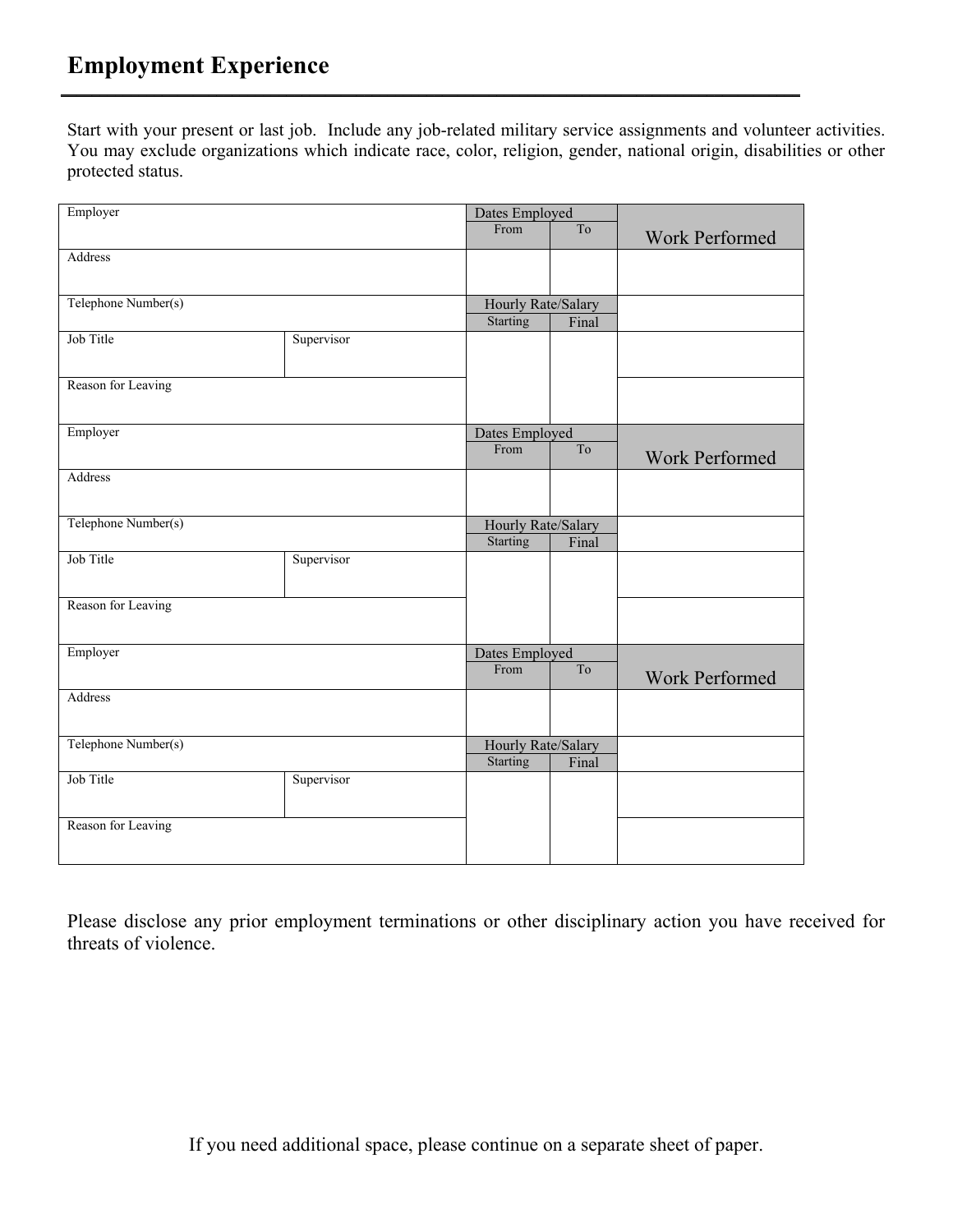List professional, trade, business or civic activities and offices held. *You may exclude membership which would reveal gender, race, religion, national origin, age, ancestry, disability or other protected status:* 

\_\_\_\_\_\_\_\_\_\_\_\_\_\_\_\_\_\_\_\_\_\_\_\_\_\_\_\_\_\_\_\_\_\_\_\_\_\_\_\_\_\_\_\_\_\_\_\_\_\_\_\_\_\_\_\_\_\_\_\_\_\_\_\_\_\_\_\_\_\_\_\_\_\_\_\_\_\_\_\_\_\_\_\_\_\_\_\_\_\_\_\_\_\_\_

## **Additional Information**

#### **Other Qualifications**

 $\overline{a}$ 

Summarize special job-related skills and qualifications acquired from employment or other experience.

State any additional information you feel may be helpful to us in considering your application.

Note to Applicants: DO NOT ANSWER THIS QUESTION UNLESS YOU HAVE BEEN INFORMED ABOUT THE REQUIREMENTS OF THE JOB FOR WHICH YOU ARE APPLYING.

Are you capable of performing in a reasonable manner, with or without a reasonable accommodation, the activities involved in the job or occupation for which you have applied? A description of the activities involved in such a job or occupation is attached. \_\_\_\_\_\_\_\_ **YES** \_\_\_\_\_\_\_\_ **NO** 

| ~<br>$-$ |  |
|----------|--|
|          |  |

SJF reserves the right to review wage scale based on performance.

### **References**

| 1. |                      |
|----|----------------------|
|    | (Name)<br>Phone #    |
|    | (Address)            |
| 2. |                      |
|    | (Name)<br>Phone #    |
|    |                      |
|    | (Address)            |
| 3. |                      |
|    | (Name)<br>Phone $\#$ |
|    |                      |
|    | (Address)            |